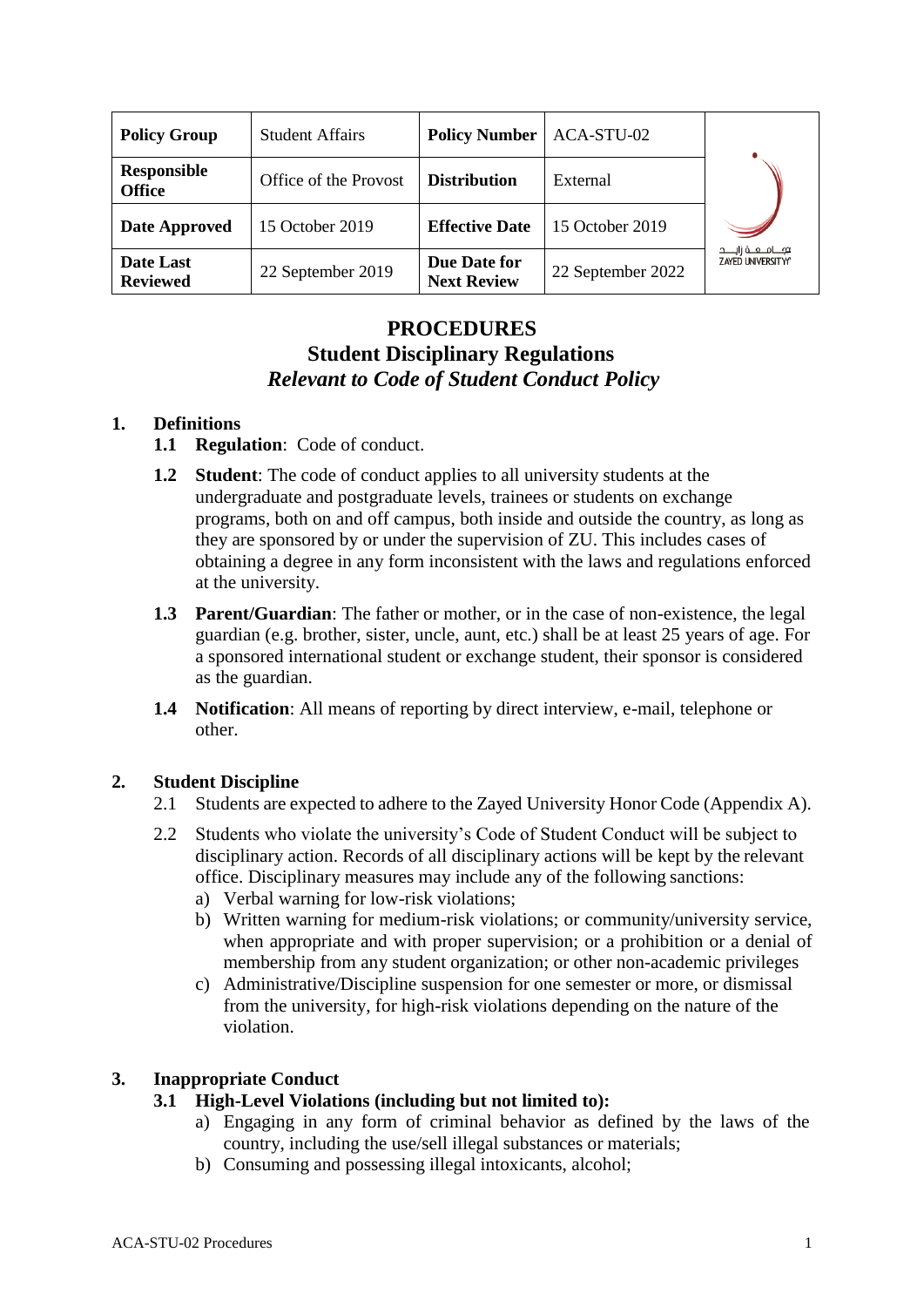- c) Possession of firearms and [explosives,](https://en.wikipedia.org/wiki/Explosive) and engaging in acts of [arson](https://en.wikipedia.org/wiki/Arson) and bombings;
- d) Engaging in inappropriate behavior on the internet by accessing, downloading or sharing data from inappropriate sites and chatrooms, including pornographic material;
- e) Engaging in any form of bullying and harassment, including online harassment;
- f) Engaging in any form of disrespectful, intolerant or aggressive behavior towards members of the ZU community or visitors to campus;
- g) Engaging in any inappropriate physical contact with another student, faculty member, or member of staff;
- h) Acquiring, bringing, displaying or carrying any material that can be used as a weapon or other items that may affect others safety on campus;
- i) Taking part in vandalism, physical fighting, and stealing;
- j) Gambling or engaging in other illegal or unauthorized games;
- k) Using social media in a way that damages the reputation of Zayed University;
- l) Falsifying documents and/or submitting falsified documents to Zayed University for any purpose;
- m) Discriminating against one or more individuals based on race, ancestry, place of origin, color, ethnic origin, sexual orientation, creed, age, marital status, family status etc. while on campus;
- n) Improper or unauthorized accessing of information or material that is confidential to a member of the University;
- o) Intentionally damaging university property and properties of others including fixtures, furniture, other assets, etc. or removing property from the university without permission or knowingly possessing stolen items;
- p) Repeating any medium risk behavior.

#### **3.2 Medium-Level Violations (including but not limited to):**

- a) Misusing the university email service; including spamming or any communication that may have legal/commercial implications for ZU; bullying by spreading malicious rumors, gossip, threatening or perpetrating physical abuse with all supporting evidences.
- b) Deceiving (lying) to a university instructor or staff member;
- c) Engaging in any behavior that damages the reputation of Zayed University, whether on campus or at a university-sponsored event off campus;
- d) Giving money or gifts to influence a Zayed University employee;
- e) Excessive, gender-inappropriate or revealing clothing that falls outside societal norms and inconsistent with professional and expected university standards;
- f) Using any items that have offensive words terms or pictures and having the same circulated;
- g) Circulating photos of other students, university staff or faculty members without consent;
- h) Reckless driving in ZU areas;
- i) Misusing university smart technologies (including social media, cameras, blocking university parent communication software);
- j) Using another student's ID to gain entry to or receive permission to leave campus;
- k) Smoking in undesignated areas in the university (all forms of smoking);
- l) Repeating any low risk behavior.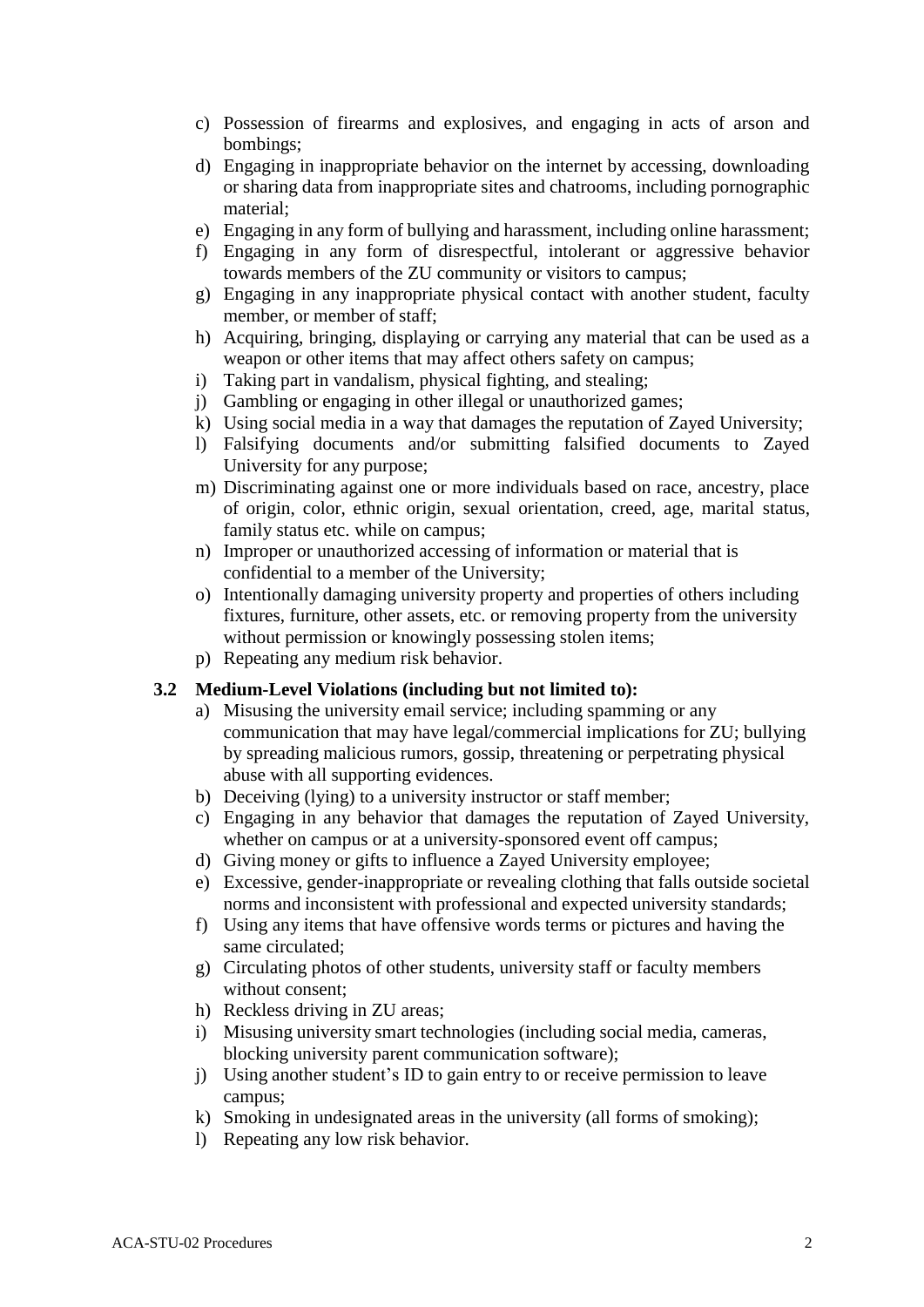### **3.3 Low-Level Violations (including but not limited to)**:

- a) Engaging in disruptive/disrespectful behavior in or out of the class including leaving the class repeatedly without permission without the intent to harm (including but not limited to shouting or slamming doors, disruptive talking, interfering with teaching activities, playing loud music, abuse of mobile phones);
- b) Misusing university facilities (physical and technological);
- c) Organizing an event on campus or in the university's name without prior written permission (approvals are obtained through the colleges for academic related events, and through the Student Affairs Deanship for extracurricular events);
- d) Entering campus without a ZU ID;
- e) Disobeying or ignoring a direct order from university faculty or staff or officials including refusal to present a ZU ID when requested and whilst on university premises;
- f) Distributing leaflets or journals, posting notices or collecting signatures on the university premises without prior written consent;
- g) Parking in undesignated areas or without permission;
- h) Using unauthorized mobility devices on campus such as skateboards or rollerblades.

#### **4. Process of Disciplinary Action**

All disciplinary action will go through the following process (see the Flowchart in Appendix B):

- 4.1 The faculty/staff member or student reporting the violation will fill out an Incident Referral Form and submit it to the Director of the Student Leadership Department who will then forward it to the Student Conduct Issues Committee.
- 4.2 Violations should be reviewed by the Student Conduct Issues Committee within two (2) weeks of the violation.
- 4.3 There will be members of the Student Conduct Issues Committee on each main campus (Abu Dhabi, Dubai) to deal with issues on their own campus.
	- a) The Student Conduct Issues Committee is chaired by a senior staff member from the Student Leadership Department on each campus (Appendix C).
	- b) The committee members shall be representatives from the faculty, staff members from the Student Leadership Department, and the Admissions and Registration Department, plus the Senior Campus Access Officer from the Campus Physical Development and Services Department.
	- c) The committee will look into students' conduct, and behavior-related matters in line with ZU's Code of Student Conduct.
	- d) The committee may be assisted by whom it deems appropriate for the execution of its task.
	- e) The committee shall submit reports on student cases to the Director of the Student Leadership Department who will then forward it to the Dean of Students Affairs.
- 4.4 If the Student Conduct Issues Committee recommendations do not include either suspension or dismissal, the Dean of Student Affairs endorses the recommendations and informs the Provost of the action.
- 4.5 If the Student Conduct Issues Committee recommends either suspension or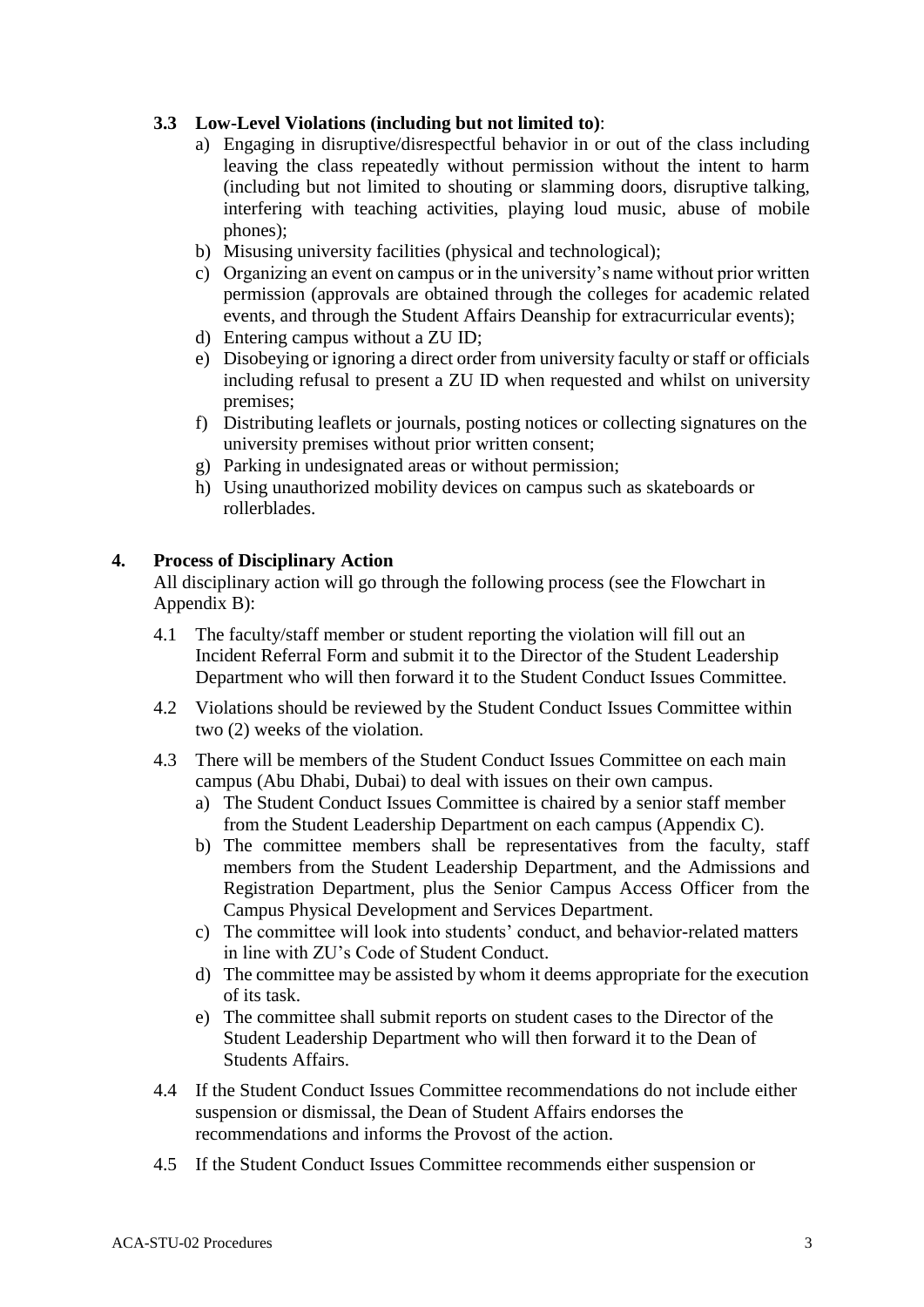dismissal, the case will be forwarded to the Student Discipline Committee for further investigation/recommendation.

- a) The Student Discipline Committee is chaired by a faculty member (Appendix D) with members from different colleges on each campus and a staff member from the Admissions and Registration Department in addition to the Director of the Student Leadership Department.
- b) The committee is charged with submitting recommendations of disciplinary action appropriate to a student's misconduct.
- c) The Student Discipline Committee may seek assistance from anyone on campus for execution of its task.
- d) The Student Discipline Committee's recommendation is submitted to the Dean of Student Affairs.
- e) With the Dean of Student Affairs' endorsement, the recommendation will be forwarded to the Provost.
- f) Suspension or dismissal will be in the form of a decision issued by the Provost.
- 4.6 When a student resumes his/her studies after completing the suspension period, the student is required to visit the Admissions and Registration Department to fill out a Resume Study Request Form to activate his/her registration. This form includes a pledge from the student that he/she will not engage in any further violation of the Code of Student Conduct.
- 4.7 Repeated violations may lead to more severe disciplinary action.
- 4.8 In all cases, the action will be documented in the student's behavioral file. The concerned college and parents will be informed according to the notification policy (see section 5). The Admissions and Registration Department will keep a record of this action in the student record system and the student's academic file.

### **5. Parent/Guardian/Sponsor Notification Process**

- 5.1 This is relevant to parents/guardians/sponsors of students who are below the legal age of consent in the UAE. *(Article 85 of the UAE Code of Civil Transactions, and articles 171 and 172 of the Federal Code of Personal Status set out the legal age of consent as 21 years old by the lunar calendar, which is about 20 years 4 months and 20 days by the solar calendar.)*
- 5.2 When a decision is issued, the parent/guardian/sponsor will be invited to a meeting to inform them about the penalty of medium or high-level violations committed by the student and the reason for the penalty. The parent/guardian/sponsor should be contacted by a phone text message using the telephone number registered with the university to inform them of the incident.
- 5.3 If the parent/guardian/sponsor does not respond to the text message, two phone call attempts for notification will be made in the first week of the issuance of the decision.
- 5.4 In the case of a parent's/guardian's/sponsor's failure to respond to the university notification or to attend the meeting with the university officials**,** this will be reported and documented in the case file.
- 5.5 If the parent/guardian/sponsor attends the meeting with the university officials to be briefed on the incident and the decisions issued, they must sign a Parent/Guardian/Sponsor Notification Form.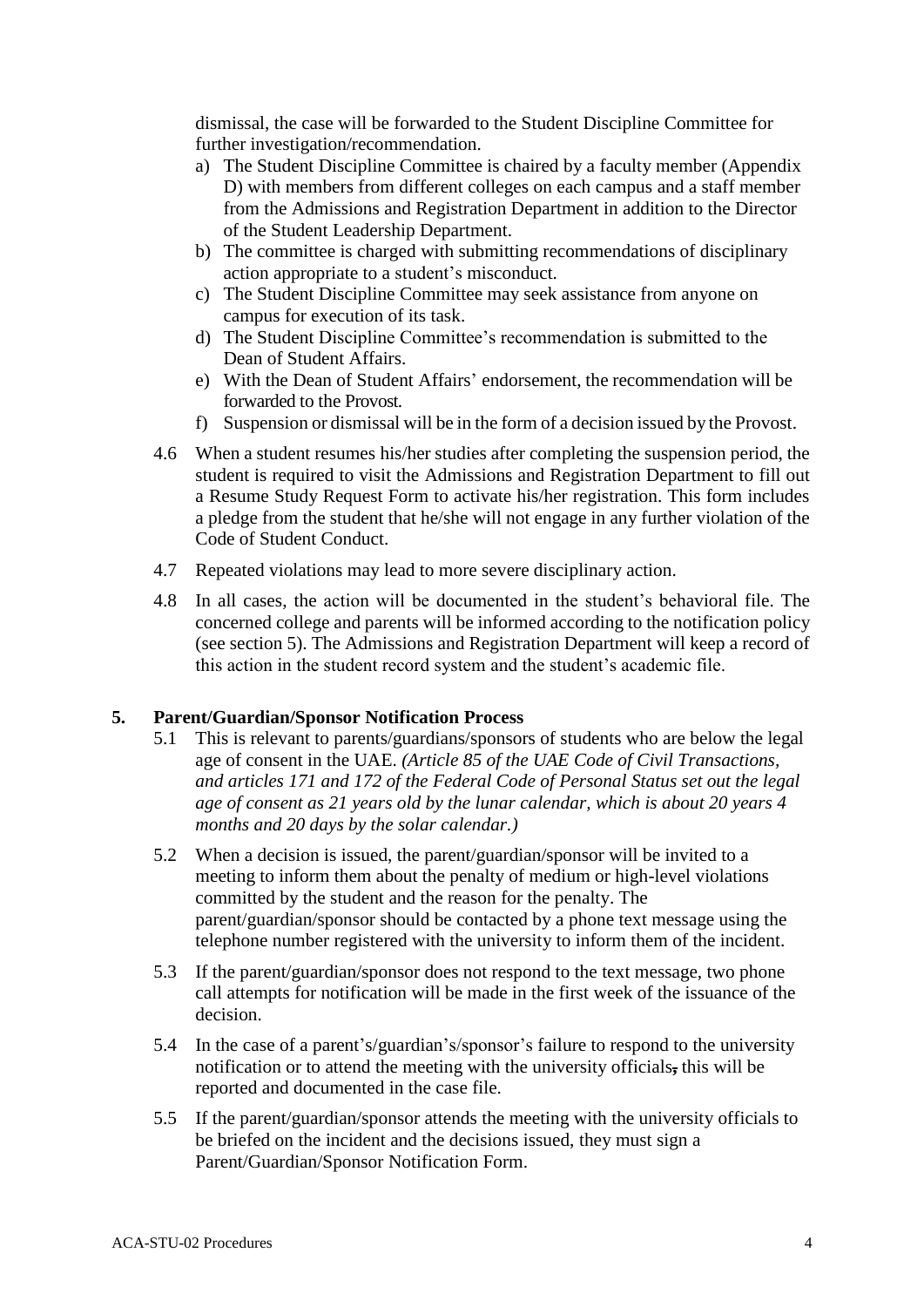5.6 In all cases, the parent/guardian/sponsor must provide proof of their relationship with the student.

#### **6. Appeal Process**

- 6.1 In the cases of suspension or dismissal, the student has a chance to submit an appeal to the Office of the Vice-President within five (5) working days of the decision under condition that he/she is able to provide new evidence related to his/her case.
- 6.2 The Vice-President will nominate two (2) faculty/staff members to review the appeal and make recommendations to the Vice-President within five (5) working days.
- 6.3 The Vice-President will issue the final decision.

#### **7. Revision History**

| <b>Date</b>      | <b>Revision</b>                                                                                                                                                                                                                                                                                                                                                                                                                                                                                                                                                                                                                                                                                                                |  |  |
|------------------|--------------------------------------------------------------------------------------------------------------------------------------------------------------------------------------------------------------------------------------------------------------------------------------------------------------------------------------------------------------------------------------------------------------------------------------------------------------------------------------------------------------------------------------------------------------------------------------------------------------------------------------------------------------------------------------------------------------------------------|--|--|
| 14 June 2020     | Non-substantive change: Added External Distribution.                                                                                                                                                                                                                                                                                                                                                                                                                                                                                                                                                                                                                                                                           |  |  |
| 17 December 2019 | Updated the policy number (from STU-ADM-02) and the numbering format.                                                                                                                                                                                                                                                                                                                                                                                                                                                                                                                                                                                                                                                          |  |  |
| 15 October 2019  | Approved by the Vice-President (VP Decision No.180 of 2019)<br>Revised the procedures based on current practice and benchmarking:<br>Revised title;<br>$\bullet$<br>Modified terms under A. Definitions;<br>Added more examples of misconduct under each level of violation;<br>Removed Item D.2 Student Organizations: Approval of Requests<br>$\bullet$<br>from Student Organizations;<br>Under D Process of Disciplinary Action: updated 5.e, and 5.f.<br>$\bullet$<br>Under E: added the legal age required for parent's/guardian's<br>$\bullet$<br>notification;<br>Added E: Parents /Guardian/ Sponsor Notification;<br>٠<br>Added F: Appeal Process;<br>٠<br>Updated the appendices in line with the above ammendments. |  |  |
| 13 May 2018      | Approved by the Vice-President (VP Decision No.79 of 2018)                                                                                                                                                                                                                                                                                                                                                                                                                                                                                                                                                                                                                                                                     |  |  |
| 13 June 2010     | Responsible offices amended to reflect current organization. Revised to<br>include male students.<br>Approved by the Provost's Council                                                                                                                                                                                                                                                                                                                                                                                                                                                                                                                                                                                         |  |  |

Attachments:

- Appendix A: Zayed University Honor Code
- Appendix B: Process of Disciplinary Action Flowchart
- Appendix C: Student Conduct Issues Committee
- Appendix D: Student Discipline Committee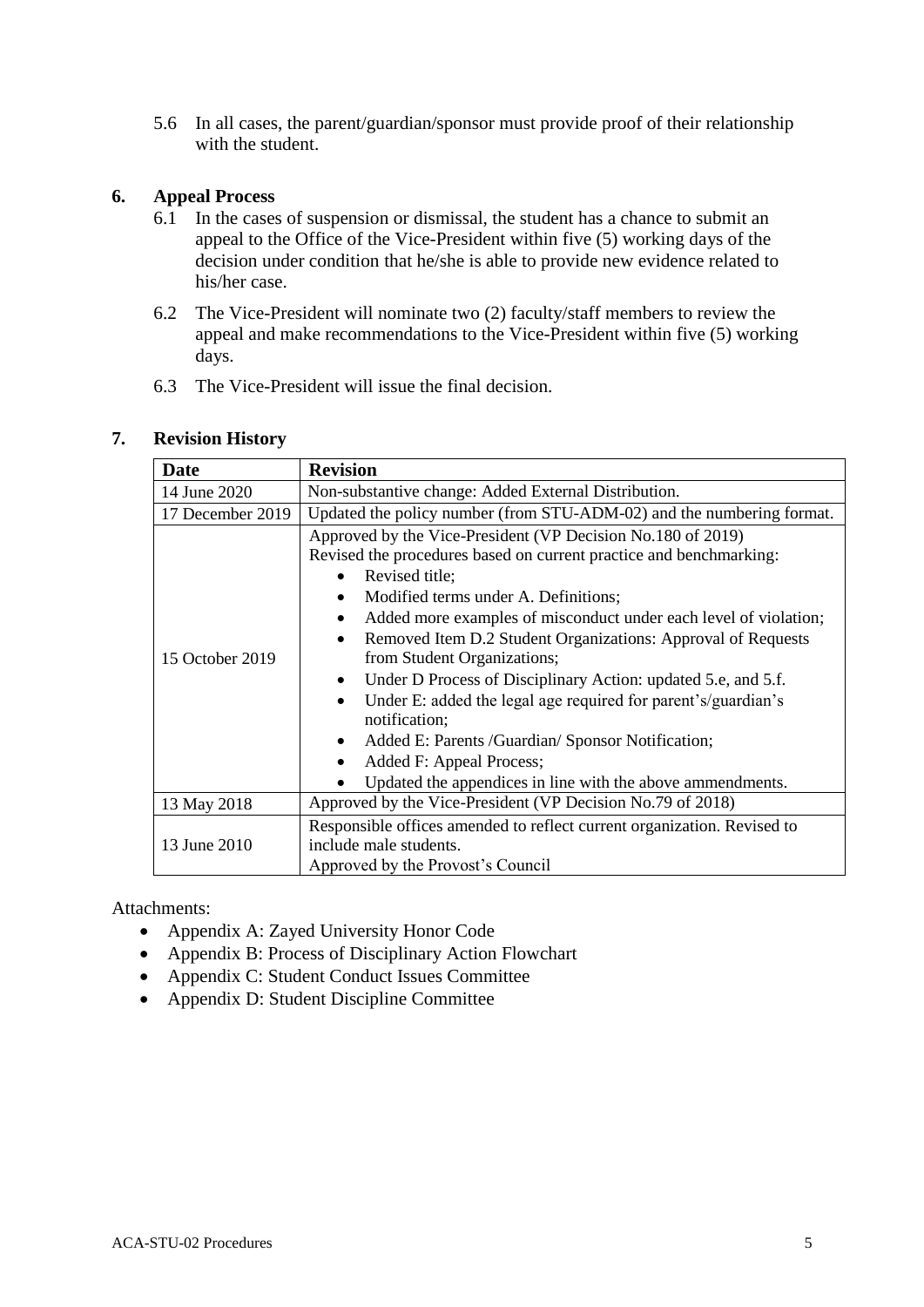## **Appendix A**



وس ن-س -سجابي - سمع السريقين على سنة بن تعالى مؤسس الدولة وباني نهيجت الشيخ زايد بن سلطان آل نهيان طيب الله ثراه،<br>في نفوسنا المغفور له بإذن لله تعالى مؤسس الدولة وباني نهضتها الشيخ زايد بن سلطان آل نهيان طيب الله ثراه، ويواصل السير على نهجه صاحب السمو الوالد الشيخ خليفة بن زايد آل نهيان رئيس الدولة حفظه الله.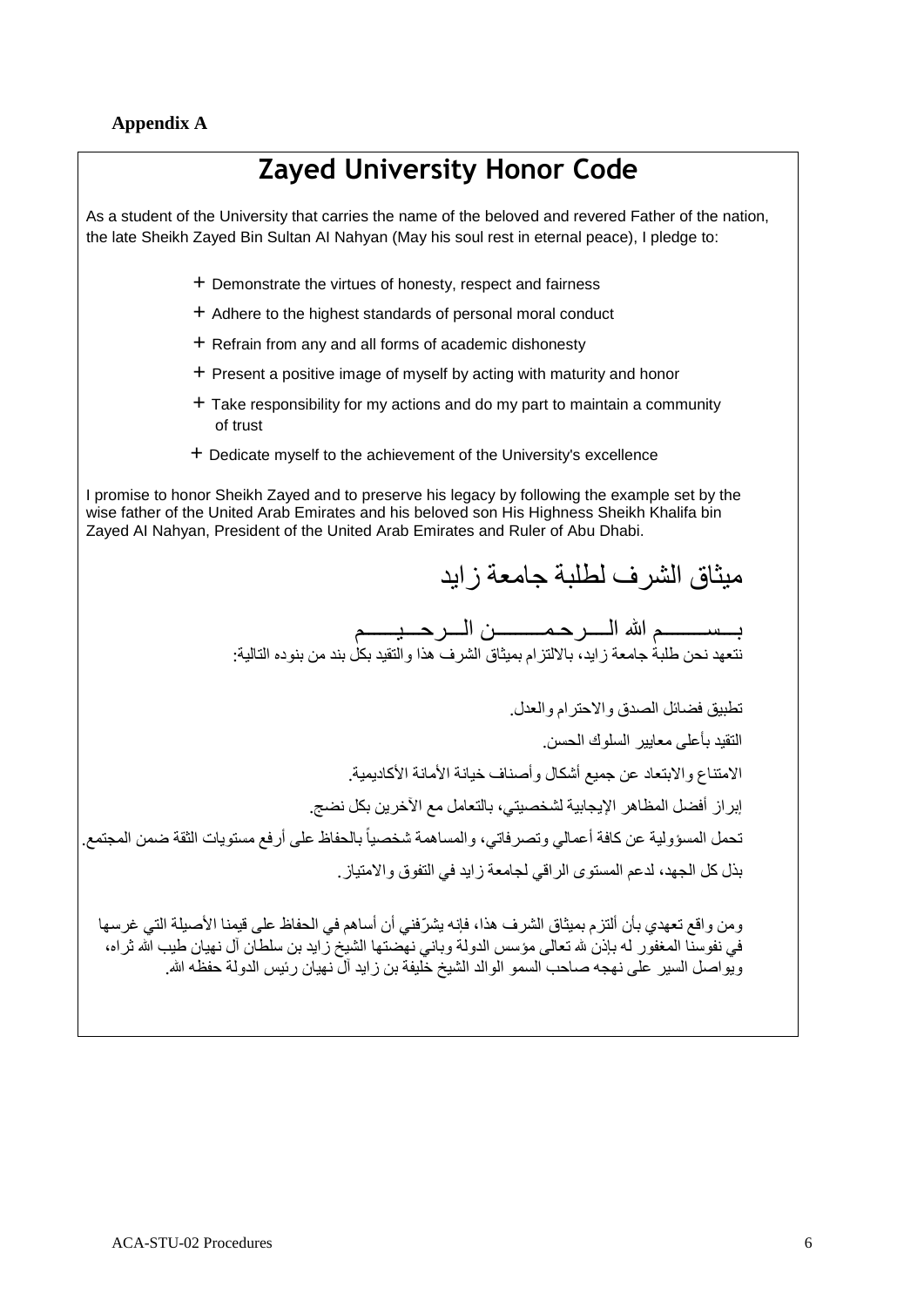#### **Appendix B**



## **Process of Disciplinary Action Flowchart**

When a suspended student resumes his/her studies, he/she will complete and submit a Resume Studies Request Form to the Admissions and Registration Department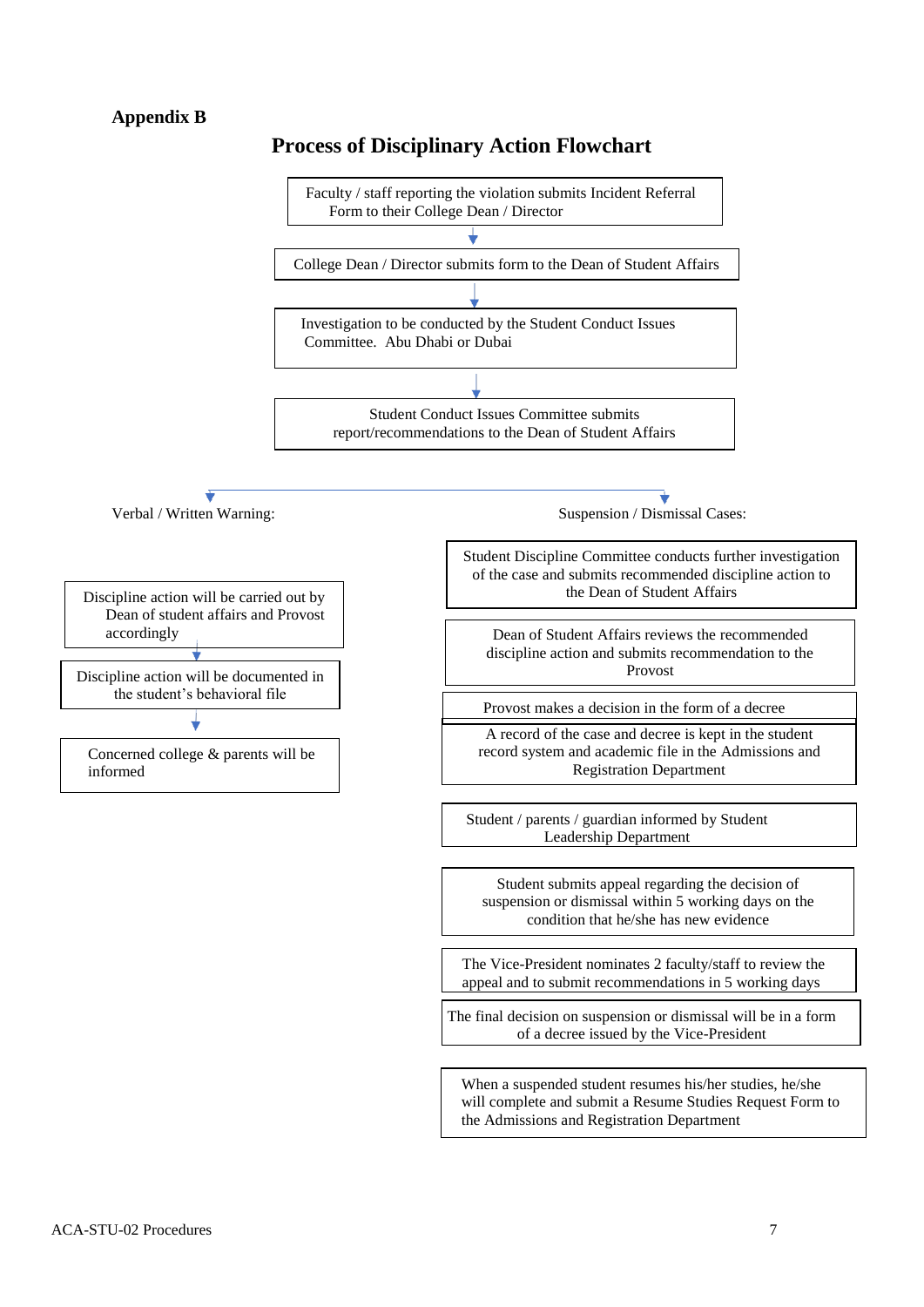## **Appendix C**

# **Student Conduct Issues Committee**

The Student Conduct Issues Committee shall be formed for each campus and chaired by a senior staff member from the Student Leadership Department, with the following membership:

| <b>MEMBERS</b>                                     |  |  |  |
|----------------------------------------------------|--|--|--|
| Student Leadership Department Senior Staff (Chair) |  |  |  |
| <b>Student Leadership Department Staff</b>         |  |  |  |
| Faculty                                            |  |  |  |
| Faculty                                            |  |  |  |
| Admissions and Registration Department Staff       |  |  |  |
| Senior Campus Access Officer (CPDS)                |  |  |  |

The committee will look into students' conduct and behavior-related matters in line with the Zayed University Code of Student Conduct. The committee may be assisted by whom it deems appropriate for the execution of its work. It shall submit reports on student cases to the Student Leadership Department Director.